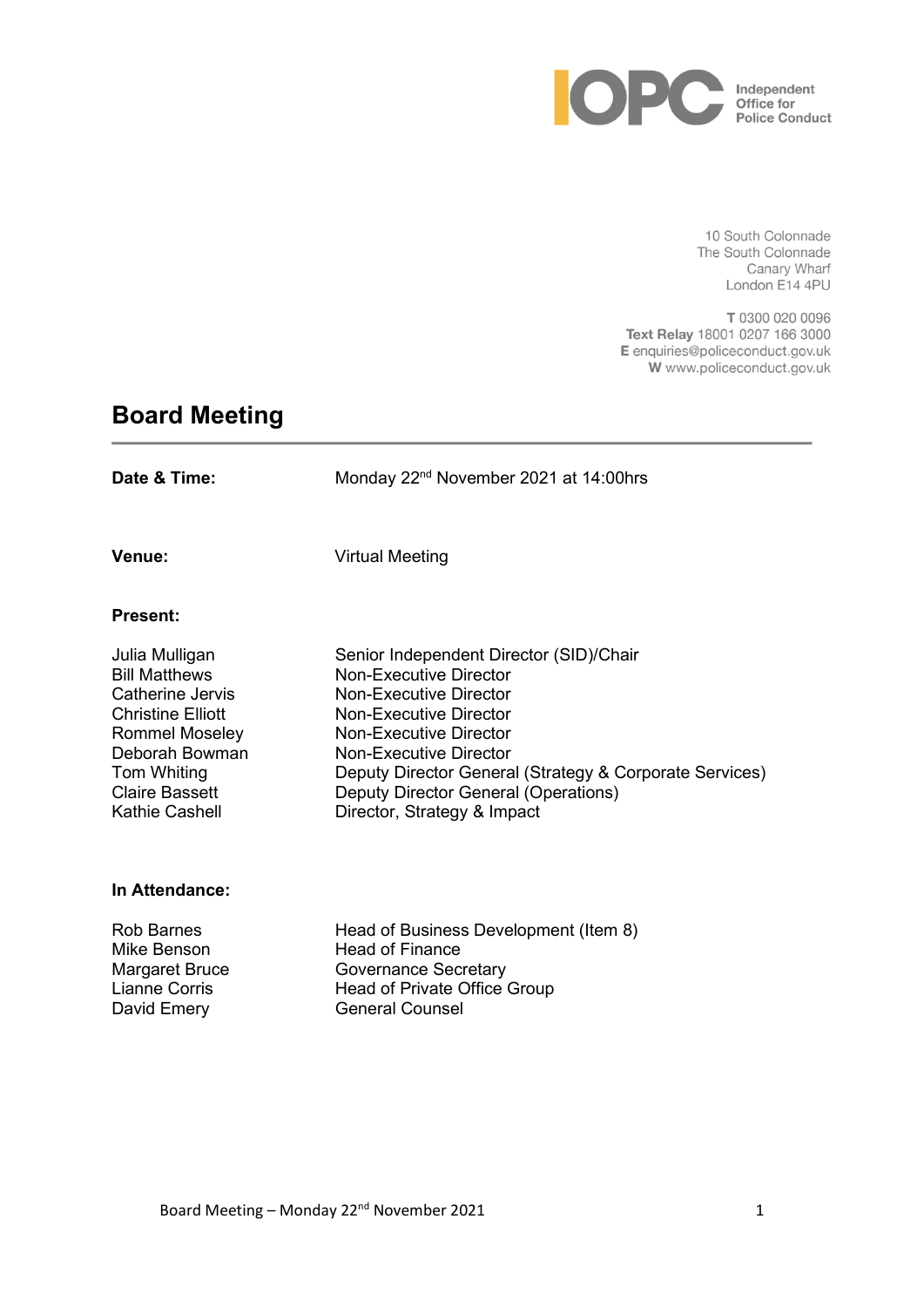#### **1. WELCOME AND INTRODUCTIONS**

The meeting (chaired by the SID) commenced at 14:00hrs and was quorate. The Chair welcomed members and other attendees to the meeting.

# **2. APOLOGIES**

The meeting received apologies from Michael Lockwood (DG) who is attending (as keynote speaker) the Professional Standards and Ethics Conference in Stratford upon Avon.

# **3. DECLARATION OF INTERESTS**

Members were invited to declare any interest in the items on the agenda. There were no declarations of interest.

# **4. MINUTES OF THE LAST BOARD MEETING HELD WEDNESDAY 15TH SEPTEMBER 2021 (PAPER REF IOPC 11/21/04)**

The Board considered the minutes of the last meeting held on Wednesday 15<sup>th</sup> September 2021.

**Agreed:** To note and approve the report.

# **5. MATTERS ARISING FROM THE LAST MEETING (PAPER REF IOPC 11/21/05)**

The Board considered actions arising from the last meeting.

#### **Action:**

- To update the next P&C Committee and ARAC meetings on cybersecurity and related staffing. Both committees were updated at their September and October meetings respectively (reflected in the reports below (items 6 and 7)).
- SID to update the November meeting on the work around Board assurance in relation to operational decision-making. This was reported under item 13 (below).
- To make enquiries with Blue Light Commercial about fleet renewal matters. This is ongoing.

**Agreed:** To note.

# **6. REPORT FROM THE PEOPLE AND CULTURE COMMITTEE MEETING (HELD 28/09/21) (PAPER REF IOPC 11/21/06)**

The Committee chair noted the report circulated before the meeting and briefly highlighted some of the areas discussed such as capacity challenges and turnover.

The Committee chair also briefed on a recent meeting with the DG which included translating strategy into action and making the IOPC a great place to work. Also, the role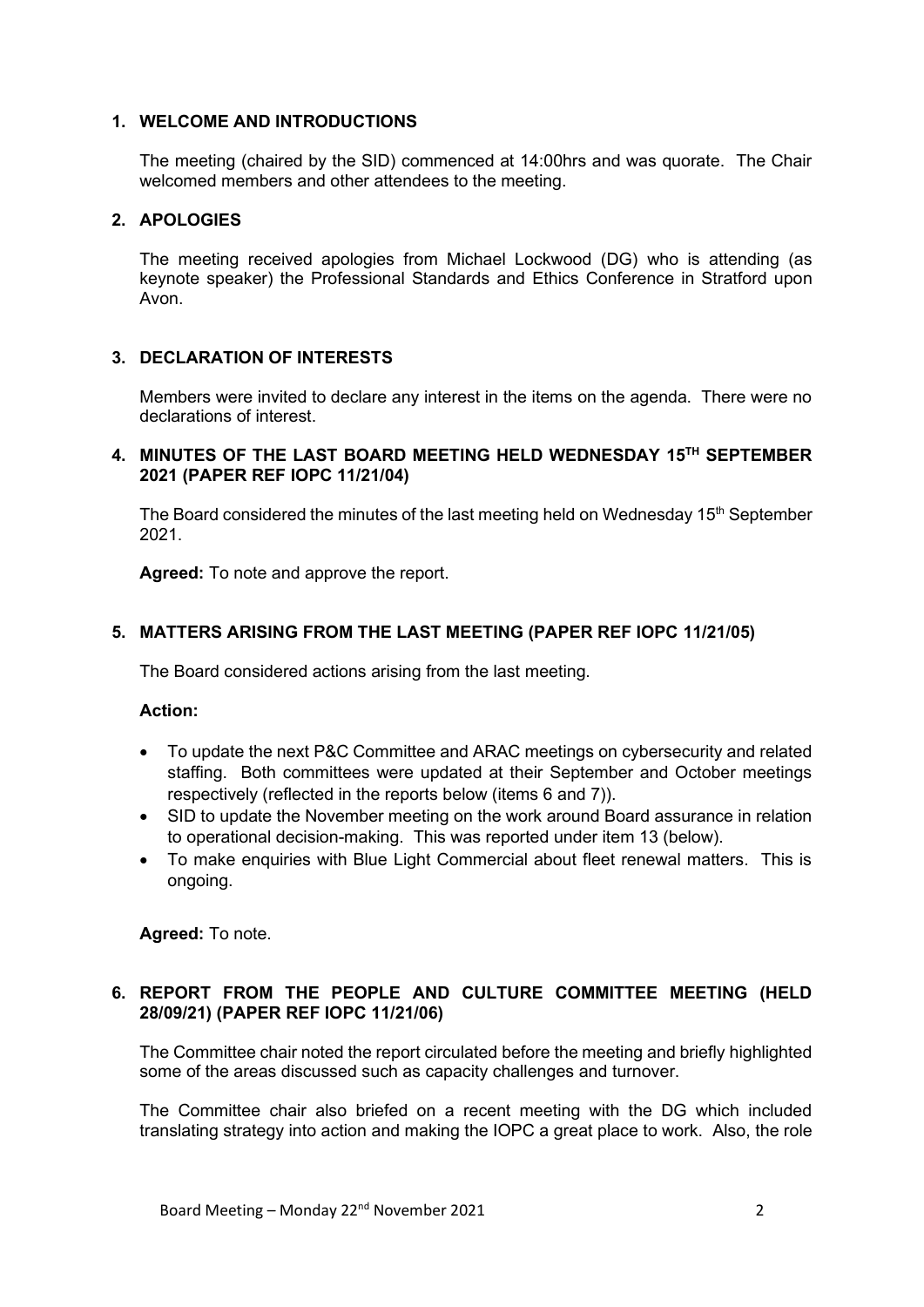of the Committee in ensuring coordination of work. For example, the linkage between the People Strategy (and other strategies) to the new organisational strategy (Strategy 2).

The Board discussed and sought clarifications as below:

- To highlight the importance of wellbeing and the increased emphasis placed by employers as part of evaluating services and ensuring quality/standards.
- The need to translate wellbeing into workable and practical terms.
- To enquire about the basis for the new grievance policy primarily focussing on resolution (rather than investigation). It was explained that the new approach is based on previous experience and lessons learnt from previous policies including the need to avoid unnecessarily lengthy investigations. A copy of the revised grievance policy will be circulated once agreed. **(ACTION)**

**Agreed:** To note the report.

# **ACTION: DEPUTY DG (S&CS)**

#### **7. REPORT FROM THE AUDIT AND RISK ASSURANCE COMMITTEE (ARAC) MEETING (HELD 13/10/21) (PAPER REF IOPC 11/21/07)**

The Chair highlighted some of the issues discussed such as resources and cybersecurity/ICT which are also on the agenda (items 9 and 11). There was also discussion around audited areas relating to data protection and procurement recommendations are being implemented with resilient and robust action plans.

The Board discussed and sought clarifications as follows:

- To enquire and note the issues around licensing and how these are being resolved. It was informed that a further update will be provided to the ARAC January meeting and the report will be circulated to the Board. **(ACTION)**
- To note the emerging risks around super-complaints and support the deep dive being undertaken (at the January ARAC meeting) to better understand the risks and inform the new strategy (Strategy 2).
- To note the work being done by others such as the Domestic Abuse Commissioner and the Centre for Women and Justice on violence against women. Also, to recommend engagement with stakeholders and explore the opportunity for coordination in related areas (such as domestic abuse and abuse of position for sexual purpose).
- To enquire and note the timelines for the procurement action plan. Also, to note ARAC preference on timeline and prioritising resources.

**Agreed** To note the report.

# **ACTION: DEPUTY DG (S&CS)**

# **8. QUARTERLY PERFORMANCE REPORT (PAPER REF IOPC 11/21/08)**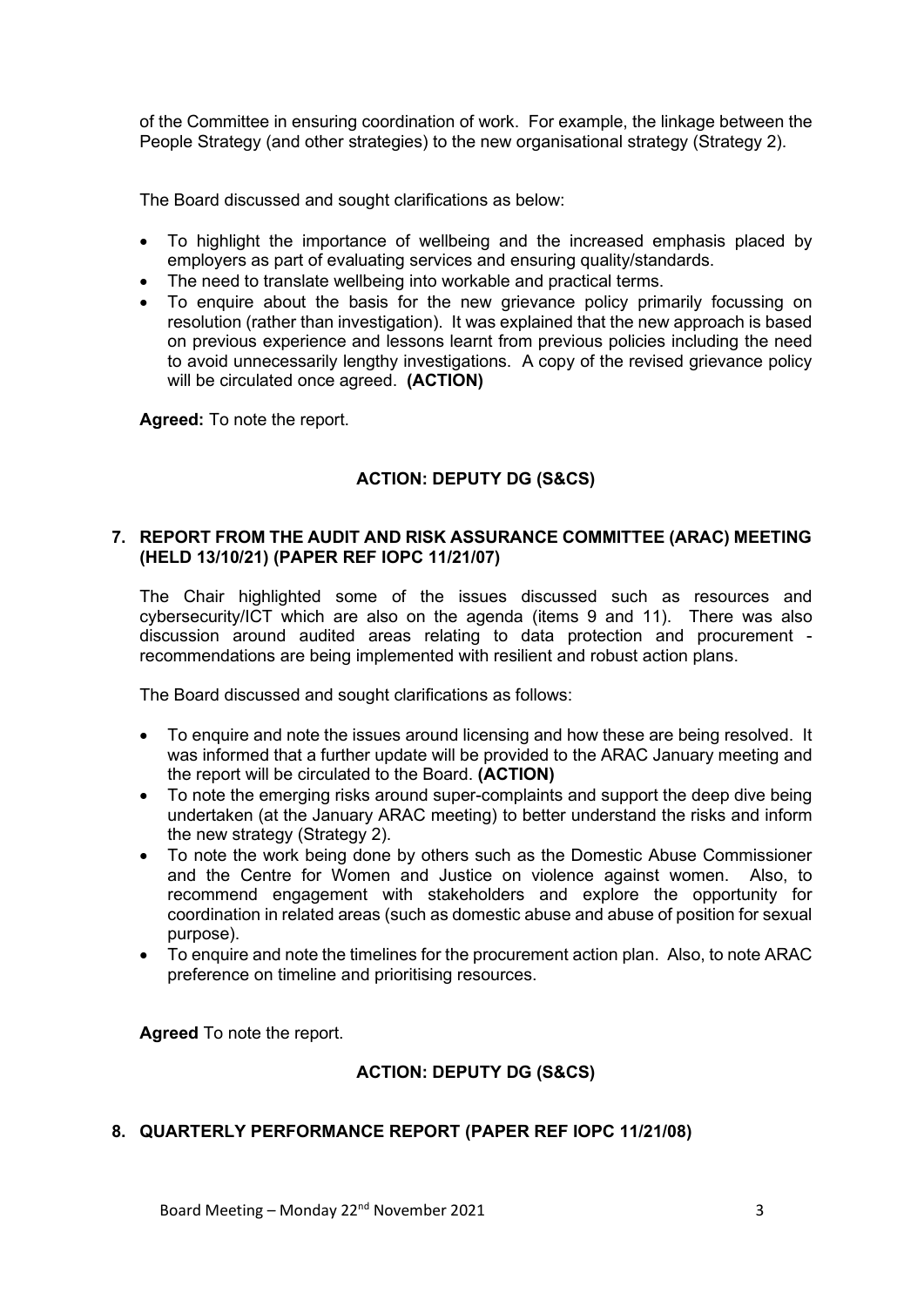The Head of Business Development introduced the report for the preceding quarter (Quarter 2). He informed that green and amber are envisaged towards the end of the strategic term. He noted areas of concern such as confidence in police accountability and the impact of the Sarah Everard murder. He also noted key achievements such as:

- Launch of the digital media management system which has significantly increased capacity.
- Completion of the ICT data centre move.
- Response to the Information Commissioner's Office (ICO) audit.
- Case Management solution (ongoing).
- Launch of the Future Ways of Working policy.

He noted the preparatory work being done in anticipation of the Cabinet Office review and HASC report. Also, the key areas of work around:

- Public debate on police culture.
- Capacity (turnover, staff morale and wellbeing etc),
- Transition to hybrid working and related estate matters
- Spending review and ensuring value for money (to inform Strategy 2 going forward)

On Priority 1, the Deputy DG(Ops) also highlighted as follows:

- Timeliness this is progressing well overall. The closure of old cases impacted on the 12-month figure though performance remains above target. A deep dive will be conducted in December by the Operations Management Board (OMB) to learn/share best practice and understand regional variation.
- Complexity is being monitored and "linked cases" have increased with related challenges. These are cases where investigation begins with one officer and evidence link others, thus generating other investigations. This is still regarded/recorded as a single case even though some are not genuinely linked. A review is required on recording/calculating such cases.
- Abuse of Position for Sexual Purpose (APSP) and Road Traffic Incidents (RTI)/Discrimination cases – these have increased with complexity. Some comprise criminal elements causing delay.
- Post-closure work remains high but relatively stabilised.
- Referrals have continued to increase (with highest figure in October) and are being monitored. They are not translating into more independent investigations with many being returned for local investigations.
- Thematic areas have been reactivated and the workload is being managed with related challenges.
- National Ops an action plan was considered by the Management Board and the challenges around this area are being managed. New recruitments have been made recently including a new interim head.
- The concerns around recruitment and retention/turnover include competitive salaries offered by other organisations. Proposals are being considered to address this.

The Board discussed and sought clarification as follows:

- To emphasise the importance of encouraging retention and conducting retention interviews.
- The need to be conscious of the challenges and related risks to inform discussion/reflection under Strategy 2.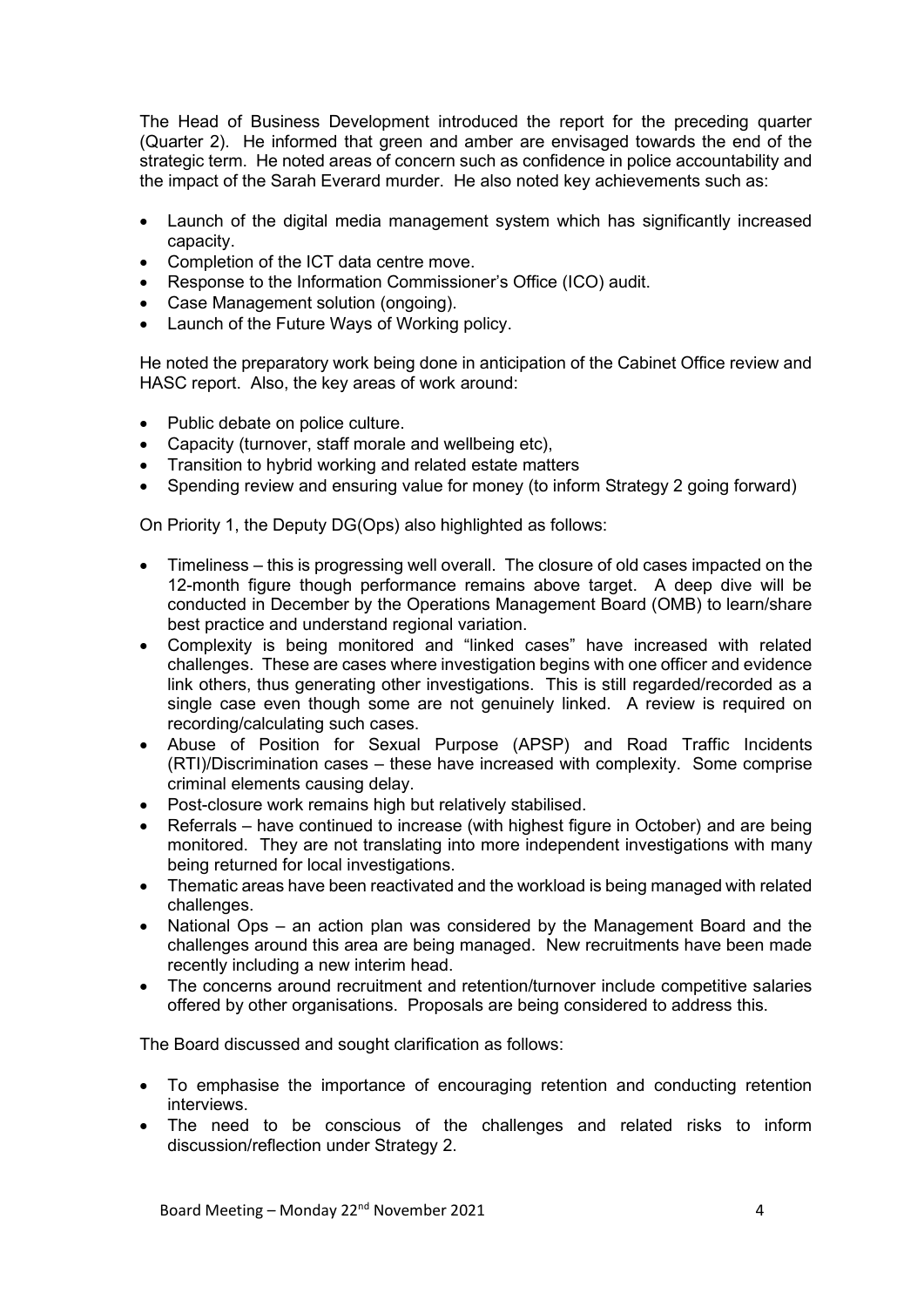- To acknowledge that the positive RAG ratings are those areas within IOPC control.
- To enquire about how forces accept recommendations. The Director S&I explained the different types of recommendations. Those requiring a response from forces on whether or not they are accepted (such as s.28A PRA – usually made at the end of an investigation) are formally tracked. There are plans to follow up with other types of recommendations and publish the outcome including the recently published Taser report.
- To note the impact of resources on many of the discussions and consider reflecting resources as a risk in the risk register.
- To note grading scales across the public sector, policing in particular and recommend coordination/comparative analysis in highlighting the potential for unhelpful competition between Home Office agencies such as the IOPC and NCA.
- To enquire when the reprioritisation work on recruitment would begin to impact on performance targets. It was explained that recovery is envisaged by the end of the financial year, moving to a stronger position by the start of the next financial year.
- To consider (as part of the solution) matters such as over-recruitment and encouraging staff mobility across the business.
- To note the issue of timeliness which persists and the importance of developing understanding, particular in areas outside IOPC control. It was informed that a communications document around this would be shared with NEDs in due course. **(ACTION)**

# **ACTION: DEPUTY DG(OPs)/DIRECTOR, S&I**

Under Priority 2, the Director S&I drew attention to the work done (such as the Taser review, learning recommendations etc.) to drive improvement in policing through learning. This is starting to manifest as reflected in the survey conducted but there is more work to be done. The work from the Everard investigation provides a good opportunity to further highlight learning. She further noted that:

- Learning recommendations have been reflected in areas such as abuse of position for sexual purpose (APSP), culture and ethics. Implementation of these recommendations will continue to be tracked during Q3.
- The supercomplaints have been primarily around vulnerability (of women in particular). Collaboration is ongoing with stakeholders to produce the next learning magazine focussed on APSP. The work of the Centre for Women and Justice around police perpetrators of domestic abuse is also being shared. This provides opportunity to make strong learning recommendations as part of ensuring systemic change.
- The IOPC is also participating in the discussion being held around finding a case to answer for misconduct in the absence of criminal action.

The Board discussed and sought clarifications as follows:

- To recommended coordination of areas relating to violence against women and girls (VAWG) more broadly. It was informed that the model applied to dealing with discrimination would be adopted in this area, drawing on lessons learnt.
- To note the importance of intersectionality and the discussion held in relation to the new EDI strategy at the previous meeting of the People and Culture Committee.
- To consider how the IOPC work on supercomplaints will lead to change and improvement in policing with emphasis on clarity. The Director S&I informed that these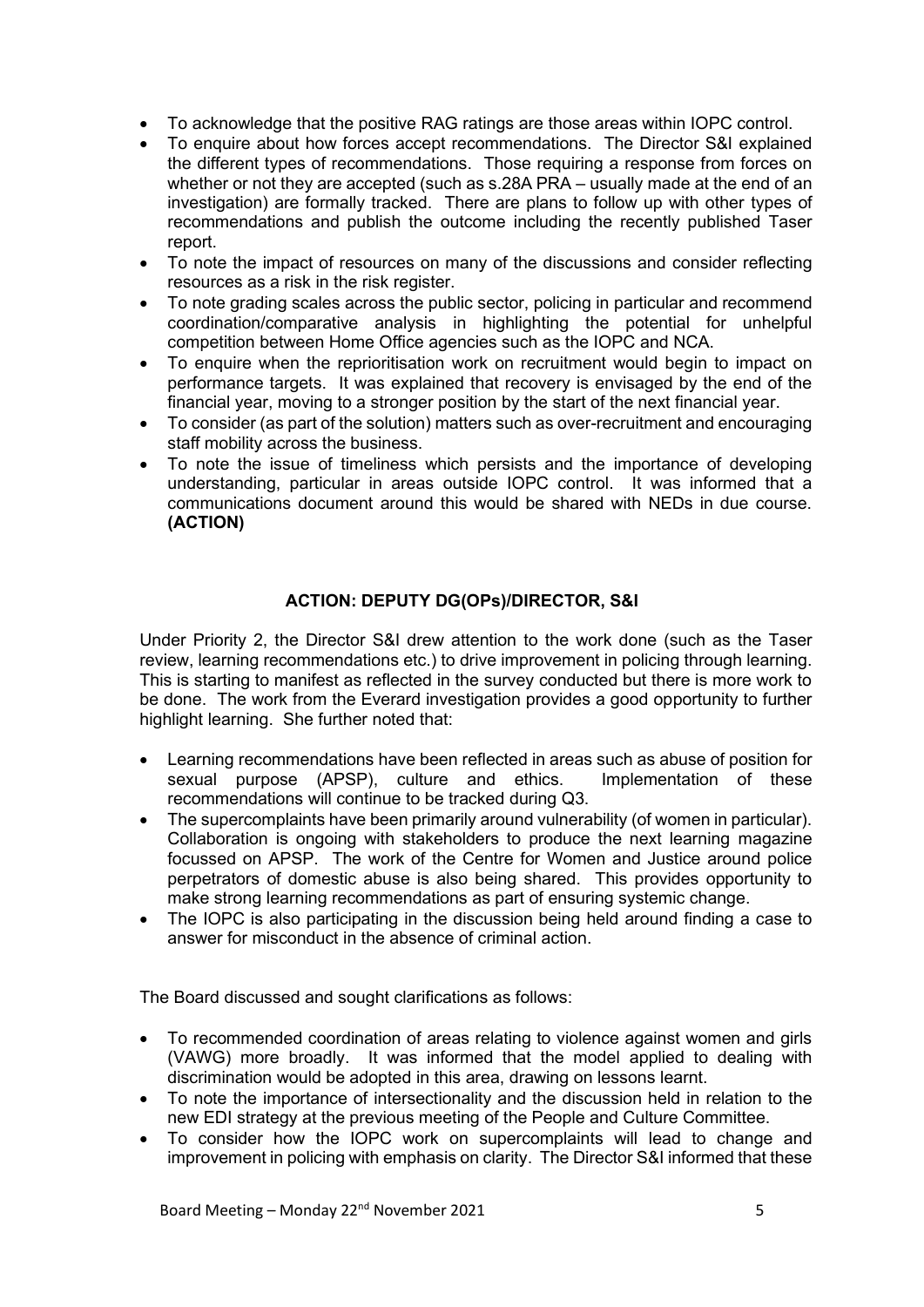are being considered to ensure consistency and coordination with others. A deep dive report is being prepared noting the challenges and risks faced etc. This will be presented to the next ARAC meeting in January 2022.

• To note the potential risks associated with supercomplaints concerning VAWG

Under Priority 3, the Director noted as follows:

- The rating was not unanticipated given the dip in youth confidence. The next public perception tracker is also likely to be impacted by the Sarah Everard murder. The IOPC will be contributing to the discussion to influence change and improve public confidence.
- Related work is ongoing such as a media communications package being developed with key messages around the work/role of the IOPC. Also, the recent launching of the 'rights and respect' campaign on Instagram as part of stakeholder/youth engagement.
- The police complaints statistics was recently published. Accessibility is improving but there is more work to be done.

The Board enquired about the basis for the significant increase in the membership of the youth panel. It was explained that the current number is satisfactory but may change over time. It noted that the Public Perception Tracker (PPT) is focussed on sectors where confidence is low (e.g. youth and BAME). It enquired about the document's response to changing circumstances, specifically the continued focus on VAWG. It was explained that discussions on the PPT are held annually and specific questions relating to perceptions on gender issues will be reflected in the foreseeable future.

Under Priority 4, the Deputy DG (SCS) highlighted the following:

- Update on ICT exit and the notice to Sopra Steria Ltd. Also, the impact of disaggregation on efficiency and effectiveness and the significant savings to be made annually.
- Cybersecurity (noted under item 11).
- Information Commissioner's Office (ICO) audit review meetings are being held and the outcomes are being implemented including mandatory training for all colleagues in some area.
- Staff survey is being conducted this year.
- Future ways of working the business needs framework is being piloted reflecting hybrid working driven by business needs and performance, whilst encouraging flexibility, remote working etc. This has been well received.
- Estate matters update.

**Agreed**: To note the report.

# **9. QUARTERLY RESOURCES REPORT (PAPER REF IOPC 11/21/09)**

The Head of Finance briefly informed about staff underspend to date and the catch-up expected through recruitment etc. He noted that £0.5m underspend is likely to emerge at the end of the year. He also briefed on civil litigation matters. The Deputy DG (SCS) updated on progress in relation to civil litigation matters.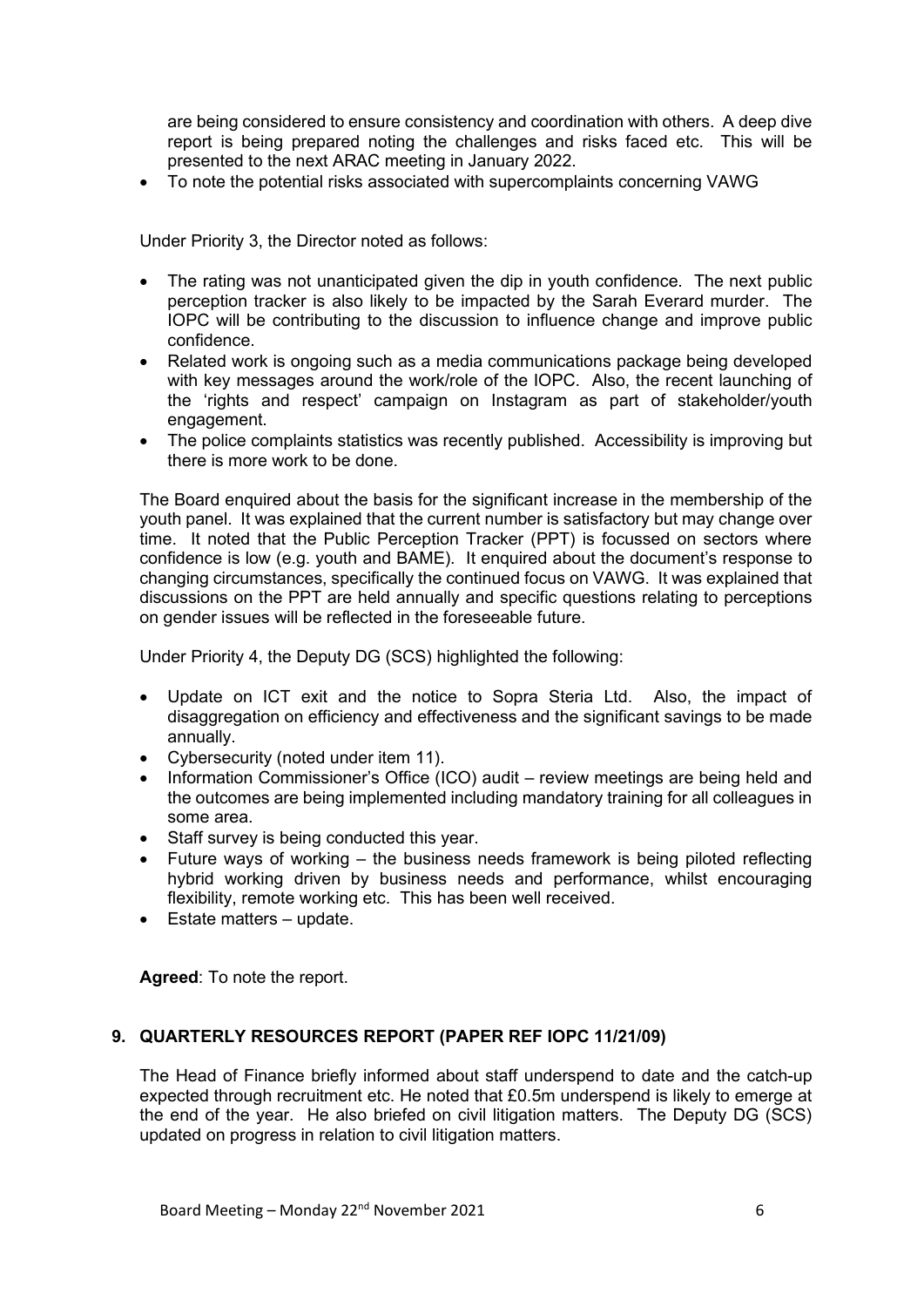The Board discussed matters relating to dispute resolution, capital allocation and related risks and the likely outcome on expenditure.

**Agreed:** To note the report.

# **10. ORAL UPDATE FROM THE DEPUTY DGs**

The Deputy DG (S&CS) reported as follows:

- Cabinet Office review details of the lead reviewer and timing of review are awaited but preparatory work is ongoing through self- assessment work and mock/peer review.
- Home Affairs Select Committee (HASC) the DG met with the HASC chair recently and it is envisaged that the report will be published early next year.
- Senior Sponsor meeting with the Home Office  $-$  a positive meeting was held with the Sponsor Team. The new Home Office DG is keen to attend a Board meeting in the future and to observe the organisation at work.
- Comprehensive Spending Review (CSR) two scenarios are likely to be presented in this area (i) flat cash and (ii) minus 5% for the first year, followed by flat cash in the subsequent two years. Flat cash is likely to be affected by inflation, pay award etc. A meeting is being held with the minister in the next few weeks.
- Strategy 2 a recent meeting was held with external stakeholders' group on the new strategy. Staff engagement is also ongoing.
- People strategy work is ongoing to support Strategy 2 with resulting impact on other related strategies (such as communications and quality).

The Deputy DG (Ops) updated on some key cases.

**Agreed**: To note the report.

David Emery and Catherine Jervis left the meeting at 16:00hrs.

# **11. CYBER STRATEGY (PAPER REF 11/21/11)**

The ICT Security and Information Assurance Manager presented the document for approval. This is aimed at ensuring a co-ordinated enterprise level approach to cyber defence for the organisation, its assets, services and staff.

He highlighted key areas and noted that the document is informed by the National Cybersecurity Centre (NCSC) Guidance underpinned by the ten 'Steps to Cyber Security' and the key principles of "Defend, Deter, Detect and Develop" capability. The accreditation noted in the ARAC report is also reflected. This is being tested with external accreditors around Spring. He also briefed on pending work.

The Board endorsed the document and commended the work done which has put the organisation in a better place in relation to cyber security matters.

**Agreed:** To approve the document.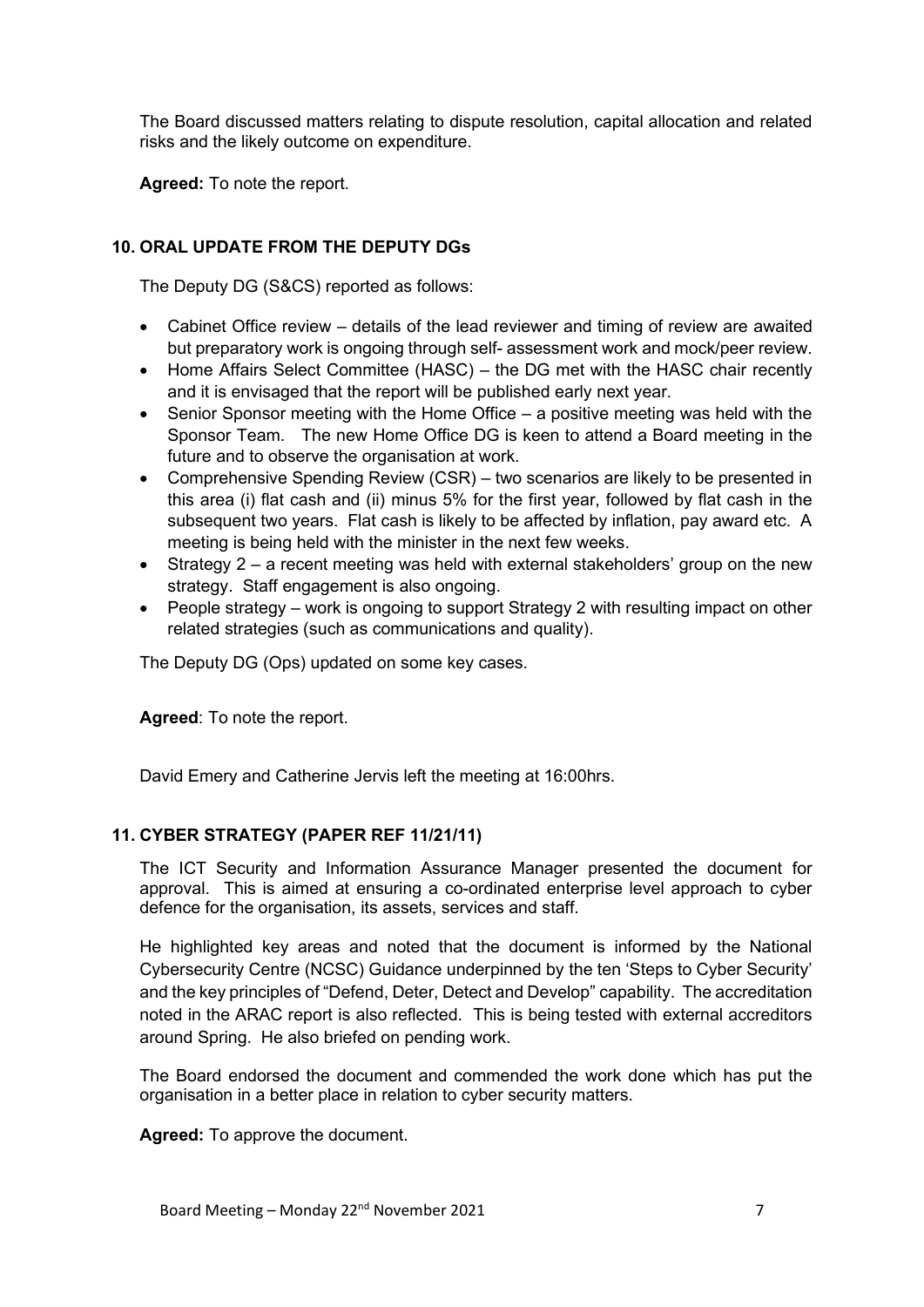# **12. RISK REPORT/STRATEGIC REGISTER (HALF-YEARLY REPORT) (PAPER REF 11/21/12)**

The Risk and Audit Manager presented the register and highlighted the recent changes to the document including the work done on risk appetite. The Board noted areas of proposed risk and the review conducted by the ARAC at its October meeting (noted under item 7). It was informed that a revised risk policy is being presented to the January 2022 ARAC meeting for approval.

# **Agreed**:

- To note the report.
- That it is comfortable with risk management in the organisation.

# **13. GOVERNANCE DISCUSSION FOLLOW UP (PAPER REF IOPC 11/21/13)**

The document was introduced by the Head of Private Office. The aim was to present a summary of the discussion held at the Unitary Board strategy meeting in October in relation to current governance arrangements. Also, to agree the document and the related action plan aimed at adopting a coordinated approach to governance. She informed that the DG is keen to share the document to inform the Cabinet Office review.

The Chair/SID also updated on the recent meeting held with the DG on Quality Assurance and related governance (i.e. a demonstrable way of assuring and enhancing quality). The meeting agreed to reconvene in the New Year and a deep-dive on quality is also planned for the February Board. The ARAC Chair had been invited to join the January meeting given the related work being undertaken. by ARAC.

The Board recommended a review of the paper, reflecting matters such as:

- Whether all of the discussion had been adequately captured, and was presented in the right way.
- Clarity on areas of challenges.
- The status quo about DG/Chair and the perspective on independence.

It was recommended that a more detailed document be prepared for internal use only. The Chair recommended the paper for discussion at the next 1-2-1 meeting of the DG and SID, and revert back to the Board. **(ACTION)**

# **Agreed:**

- To note the document.
- That the Chair will discuss further with the DG as recommended and revert to the Board. **(ACTION)**

# **ACTION: SENIOR INDEPENDENT DIRECTOR (SID)**

# **14. HEALTH AND SAFETY REPORT (ANNUAL) (PAPER REF IOPC 11/21/14)**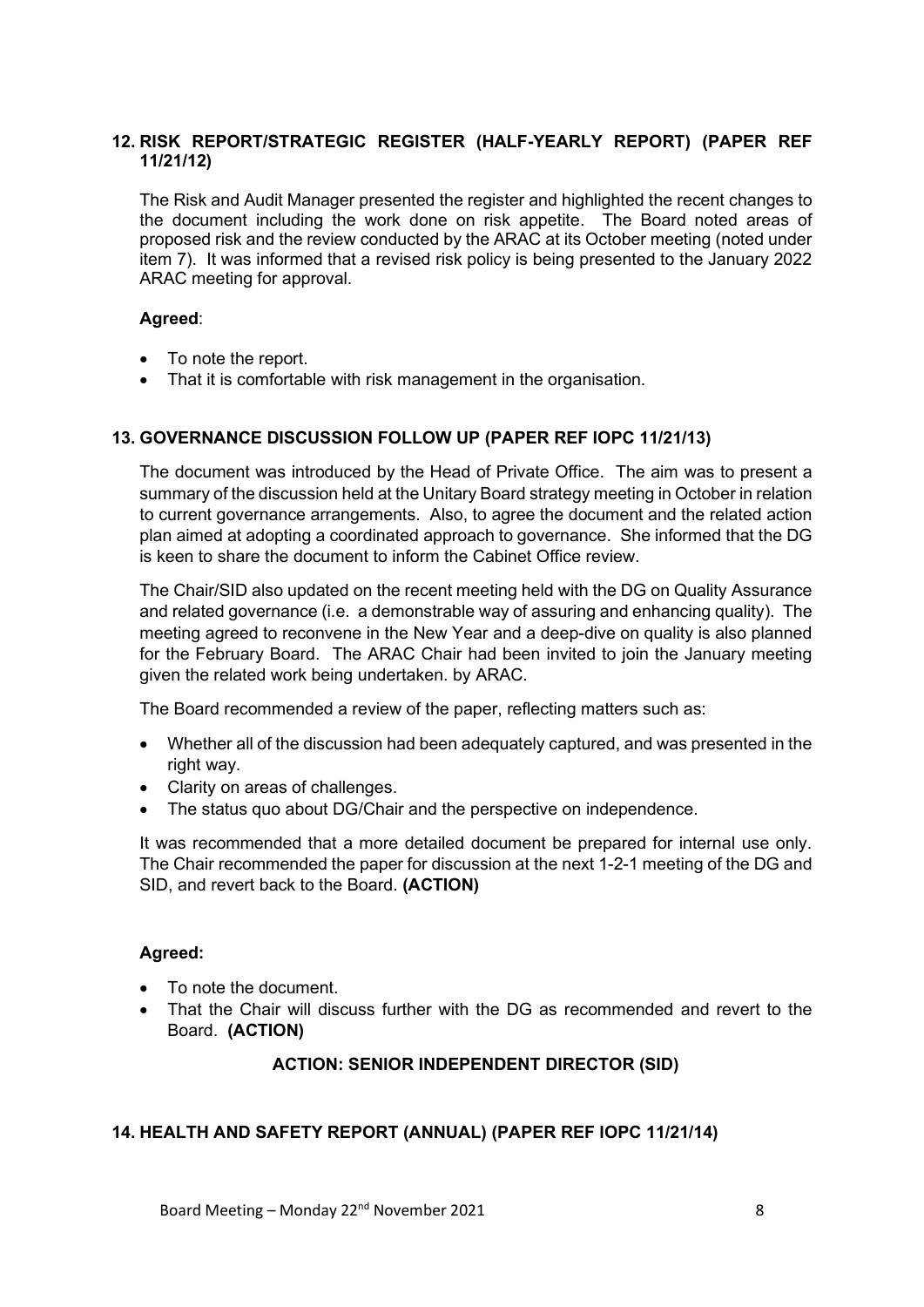The Board noted the annual H&S report circulated. It emphasised the importance of H&S in moving into a hybrid working environment and recommended that this be closely monitored. It referred the report to the next meeting of the People and Culture Committee. **(ACTION)**

**Agreed:** That the report be referred to the P&C Committee. **(ACTION)**

# **ACTION: H&S MANAGER**

# **15. BOARD MEETING ATTENDANCE (PAPER REF IOPC 11/21/15)**

The Board considered the report presented by the Governance Secretary.

**Agreed:** To note the report.

# **16. FORWARD PLAN (PAPER REF IOPC 11/21/16)**

The Board considered the Forward Plan presented. This is aimed at ensuring effective forward planning for Board meetings. It provides the opportunity for members to propose and discuss items for future meeting agendas.

**Agreed:** To note the document.

# **17. DATES, TIMES AND VENUE OF FUTURE MEETINGS (PAPER REF IOPC 11/21/17)**

The Board considered the document on future meeting dates/venues.

#### **Agreed:**

- To note the document.
- That the January (strategy) meeting will be held in Canary Wharf **(ACTION).**

#### **ACTION: GOVERNANCE SECRETARY**

#### **18. ANY OTHER BUSINESS**

The Board noted that this would be the last Board meeting attended by the Head of Private Office prior to departure. It thanked her for the many years of dedication and excellent service to the organisation and wished her well for the future. It received update on recruiting her replacement.

| <b>NAME</b>      | Michael Lockwood              |
|------------------|-------------------------------|
| <b>SIGNATURE</b> | White hilson                  |
|                  | 26 <sup>th</sup> January 2022 |
| <b>DATE</b>      |                               |